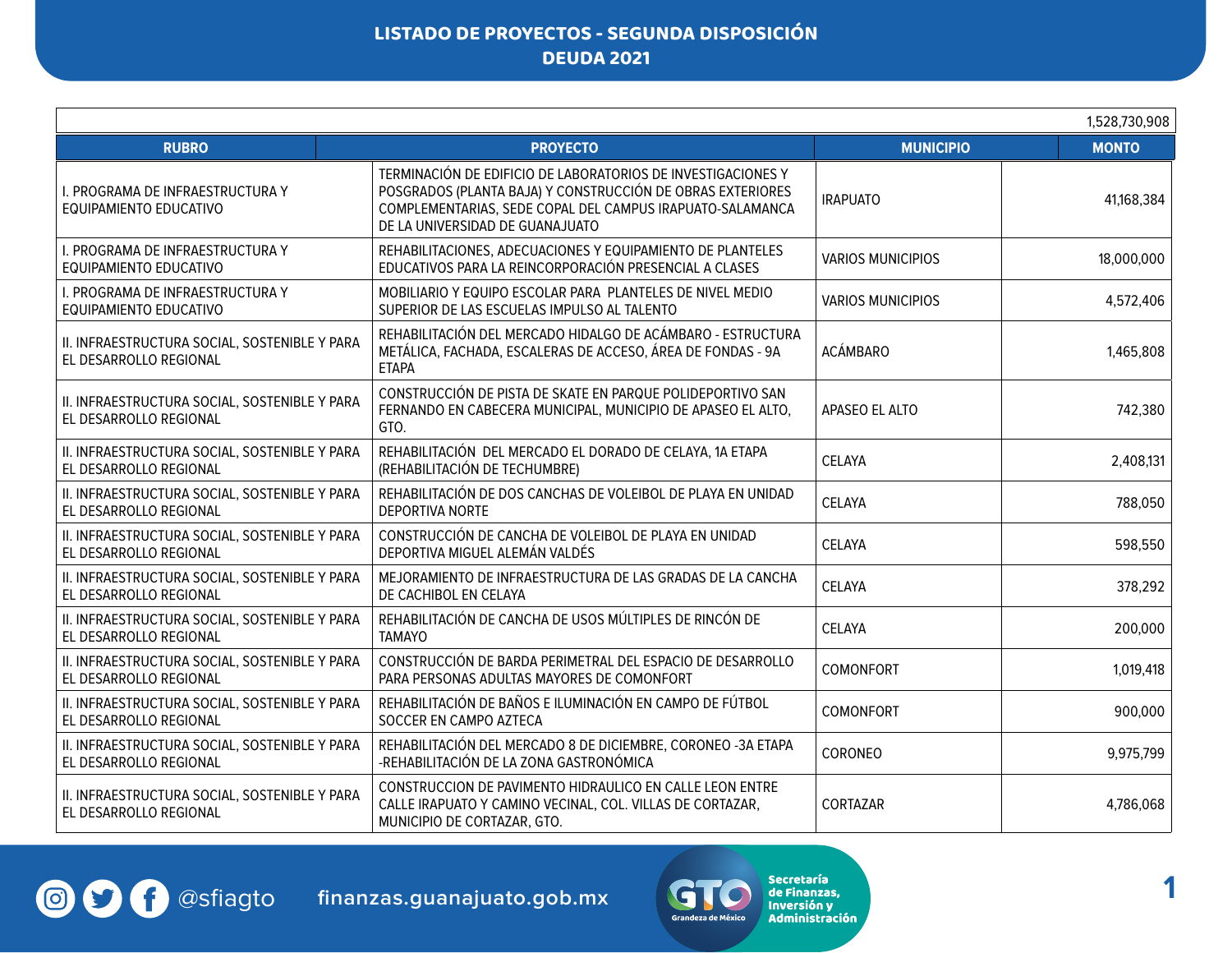| <b>RUBRO</b>                                                            | <b>PROYECTO</b>                                                                                                                                                 | <b>MUNICIPIO</b>       | <b>MONTO</b> |
|-------------------------------------------------------------------------|-----------------------------------------------------------------------------------------------------------------------------------------------------------------|------------------------|--------------|
| II. INFRAESTRUCTURA SOCIAL, SOSTENIBLE Y PARA<br>EL DESARROLLO REGIONAL | CONSTRUCCIÓN DE SALÓN DE USOS MÚLTIPLES EN EL ESPACIO DE<br>DESARROLLO PARA PERSONAS ADULTAS MAYORES DE CORTAZAR                                                | CORTAZAR               | 1,164,692    |
| II. INFRAESTRUCTURA SOCIAL, SOSTENIBLE Y PARA<br>EL DESARROLLO REGIONAL | CONSTRUCCIÓN DE ANDADORES, EN UNIDAD DEPORTIVA NORTE                                                                                                            | CORTAZAR               | 745,000      |
| II. INFRAESTRUCTURA SOCIAL, SOSTENIBLE Y PARA<br>EL DESARROLLO REGIONAL | REHABILITACIÓN DE LA BARDA PERIMETRAL DE LA UNIDAD DEPORTIVA<br>(PRIMERA ETAPA)                                                                                 | <b>CUERÁMARO</b>       | 1,749,831    |
| II. INFRAESTRUCTURA SOCIAL, SOSTENIBLE Y PARA<br>EL DESARROLLO REGIONAL | COLOCACIÓN DE TECHADO DE LOS EJERCITADORES DEL ESPACIO DE<br>DESARROLLO PARA PERSONAS ADULTAS MAYORES DE DR. MORA                                               | <b>DOCTOR MORA</b>     | 421,836      |
| II. INFRAESTRUCTURA SOCIAL, SOSTENIBLE Y PARA<br>EL DESARROLLO REGIONAL | REHABILITACIÓN DEL SISTEMA DE CALENTAMIENTO DE AGUA (PANELES<br>SOLARES), SEGUNDA ETAPA, DEL CENTRO ACUÁTICO EN EL MUNICIPIO DE<br>DOLORES HIDALGO C.I.N., GTO. | <b>DOLORES HIDALGO</b> | 5,652,828    |
| II. INFRAESTRUCTURA SOCIAL, SOSTENIBLE Y PARA<br>EL DESARROLLO REGIONAL | SEGURIDAD INTEGRAL DEL TEATRO JUÁREZ                                                                                                                            | <b>GUANAJUATO</b>      | 152,627,324  |
| II. INFRAESTRUCTURA SOCIAL, SOSTENIBLE Y PARA<br>EL DESARROLLO REGIONAL | INSTALACIÓN DE EJERCITADORES EN EL ESPACIO DE DESARROLLO PARA<br>PERSONAS ADULTAS MAYORES DE GUANAJUATO                                                         | <b>GUANAJUATO</b>      | 527,376      |
| II. INFRAESTRUCTURA SOCIAL, SOSTENIBLE Y PARA<br>EL DESARROLLO REGIONAL | COMPLEJO DEPORTIVO EN LA COMUNIDAD DE OJOS DE AGUA, QUINTA<br>ETAPA, HUANÍMARO, GTO.                                                                            | <b>HUANÍMARO</b>       | 10,448,815   |
| II. INFRAESTRUCTURA SOCIAL, SOSTENIBLE Y PARA<br>EL DESARROLLO REGIONAL | CONSTRUCCIÓN DE TECHADO PARA UNA CANCHA DE USOS MÚLTIPLES<br>EN LA UNIDAD DEPORTIVA SUR                                                                         | <b>IRAPUATO</b>        | 975,227      |
| II. INFRAESTRUCTURA SOCIAL, SOSTENIBLE Y PARA<br>EL DESARROLLO REGIONAL | REHABILITACIÓN DEL MERCADO PLAZA DEL COMERCIO (CUARTA ETAPA)<br>DEL MUNICIPIO DE IRAPUATO.                                                                      | <b>IRAPUATO</b>        | 795,865      |
| II. INFRAESTRUCTURA SOCIAL, SOSTENIBLE Y PARA<br>EL DESARROLLO REGIONAL | REHABILITACIÓN DE ÁREA DE CONVIVENCIA Y RECREACIÓN DE LA<br>UNIDAD DEPORTIVA NORTE                                                                              | <b>IRAPUATO</b>        | 643,923      |
| II. INFRAESTRUCTURA SOCIAL, SOSTENIBLE Y PARA<br>EL DESARROLLO REGIONAL | CONSTRUCCIÓN DE SALÓN DE USOS MÚLTIPLES EN EL ESPACIO DE<br>DESARROLLO PARA PERSONAS ADULTAS MAYORES DE IRAPUATO                                                | <b>IRAPUATO</b>        | 561,687      |
| II. INFRAESTRUCTURA SOCIAL, SOSTENIBLE Y PARA<br>EL DESARROLLO REGIONAL | REHABILITACIÓN DEL MERCADO IRAPUATO (CUARTA ETAPA) DEL<br>MUNICIPIO DE IRAPUATO.                                                                                | <b>IRAPUATO</b>        | 518,027      |
| II. INFRAESTRUCTURA SOCIAL, SOSTENIBLE Y PARA<br>EL DESARROLLO REGIONAL | REHABILITACIÓN DE SANITARIOS Y OBRAS COMPLEMENTARIAS BAJO<br>GRADAS EN EL CAMPO DE BÉISBOL DE PRÁCTICAS, EN LA UNIDAD<br>DEPORTIVA EL COPAL                     | <b>IRAPUATO</b>        | 310,476      |
| II. INFRAESTRUCTURA SOCIAL, SOSTENIBLE Y PARA<br>EL DESARROLLO REGIONAL | REHABILITACIÓN DEL MERCADO VICENTE GUERRERO (QUINTA ETAPA) DEL<br>MUNICIPIO DE IRAPUATO.                                                                        | <b>IRAPUATO</b>        | 281,019      |

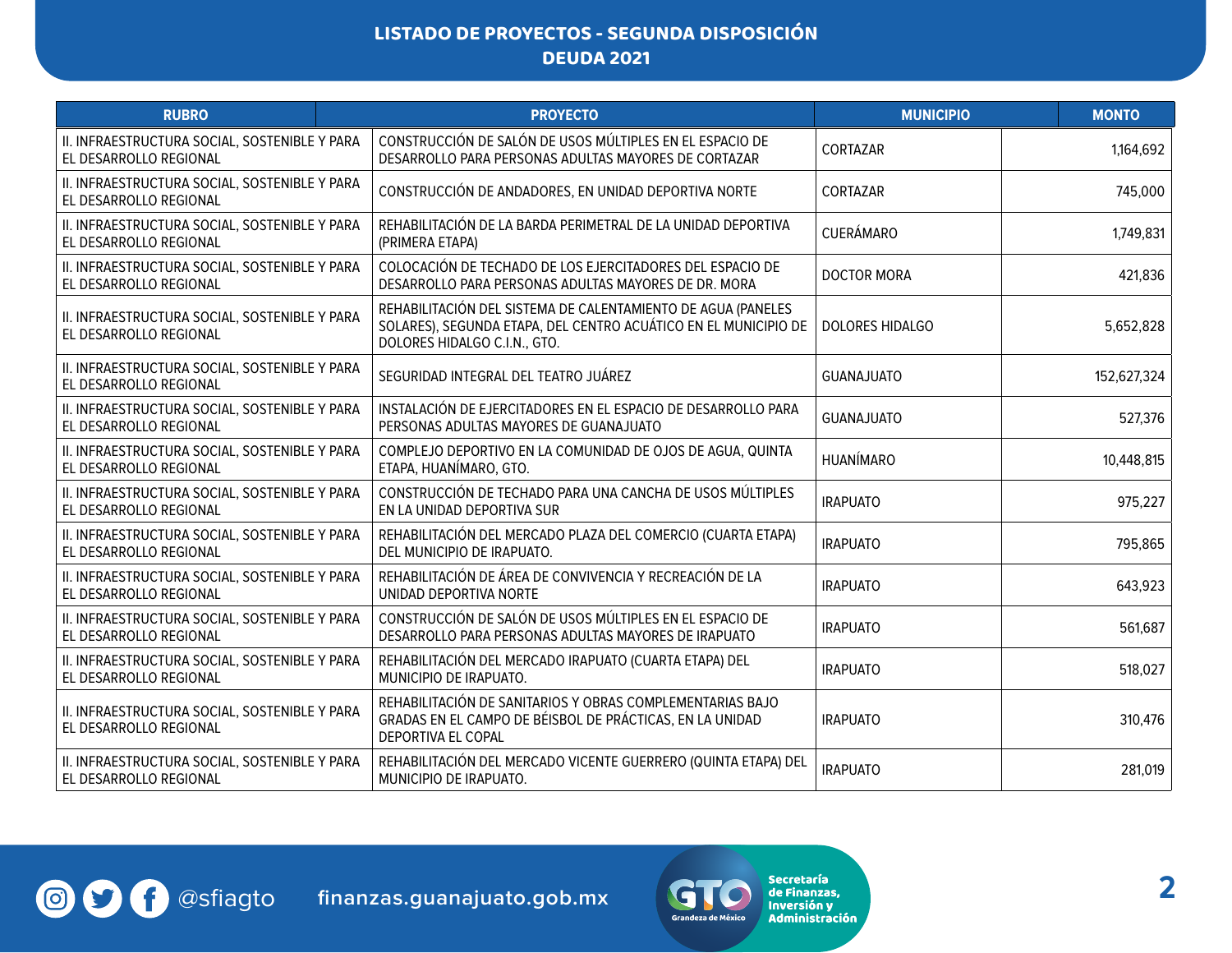| <b>RUBRO</b>                                                            | <b>PROYECTO</b>                                                                                                                                                                 | <b>MUNICIPIO</b>   | <b>MONTO</b> |
|-------------------------------------------------------------------------|---------------------------------------------------------------------------------------------------------------------------------------------------------------------------------|--------------------|--------------|
| II. INFRAESTRUCTURA SOCIAL, SOSTENIBLE Y PARA<br>EL DESARROLLO REGIONAL | REHABILITACIÓN DEL MERCADO SOSTENES ROCHA (CUARTA ETAPA) DEL<br>MUNICIPIO DE IRAPUATO.                                                                                          | <b>IRAPUATO</b>    | 221,872      |
| II. INFRAESTRUCTURA SOCIAL, SOSTENIBLE Y PARA<br>EL DESARROLLO REGIONAL | REMODELACIÓN DE CANCHA DE USOS MÚLTIPLES DE PRÁCTICAS CON<br>SISTEMA ACRÍLICO, EN LA UNIDAD DEPORTIVA EL COPAL                                                                  | <b>IRAPUATO</b>    | 198,497      |
| II. INFRAESTRUCTURA SOCIAL, SOSTENIBLE Y PARA<br>EL DESARROLLO REGIONAL | REHABILITACIÓN DEL MERCADO BENITO JUÁREZ (CUARTA ETAPA) DEL<br>MUNICIPIO DE IRAPUATO.                                                                                           | <b>IRAPUATO</b>    | 174,056      |
| II. INFRAESTRUCTURA SOCIAL, SOSTENIBLE Y PARA<br>EL DESARROLLO REGIONAL | PROYECTO DE REHABILITACION DE LA ZONA CENTRO DEL MUNICIPIO DE<br>JARAL DEL PROGRESO, GTO.                                                                                       | JARAL DEL PROGRESO | 25,857,990   |
| II. INFRAESTRUCTURA SOCIAL, SOSTENIBLE Y PARA<br>EL DESARROLLO REGIONAL | REMODELACIÓN DE LA UNIDAD DEPORTIVA DE JARAL DEL PROGRESO                                                                                                                       | JARAL DEL PROGRESO | 23,453,650   |
| II. INFRAESTRUCTURA SOCIAL, SOSTENIBLE Y PARA<br>EL DESARROLLO REGIONAL | MEJORAMIENTO DE INFRAESTRUCTURA DEL ESPACIO DE DESARROLLO<br>PARA PERSONAS ADULTAS MAYORES DE JARAL DEL PROGRESO                                                                | JARAL DEL PROGRESO | 500,000      |
| II. INFRAESTRUCTURA SOCIAL, SOSTENIBLE Y PARA<br>EL DESARROLLO REGIONAL | REHABILITACIÓN DEL PISO DEL MERCADO ALDAMA DE LEÓN<br>GUANAJUATO, 4 ETAPA                                                                                                       | LEÓN               | 5,448,372    |
| II. INFRAESTRUCTURA SOCIAL, SOSTENIBLE Y PARA<br>EL DESARROLLO REGIONAL | REHABILITACIÓN DE CENTRO ACUÁTICO (ILUMINACIÓN INTERIOR) DEL<br>MACROCENTRO DEPORTIVO CODE LEÓN, EN EL MUNICIPIO DE LEÓN,<br>GTO.                                               | LEÓN               | 2,983,773    |
| II. INFRAESTRUCTURA SOCIAL, SOSTENIBLE Y PARA<br>EL DESARROLLO REGIONAL | CANCHA DE USOS MÚLTIPLES EN SAN NICOLÁS 2 Y 3                                                                                                                                   | LEÓN               | 2,000,000    |
| II. INFRAESTRUCTURA SOCIAL, SOSTENIBLE Y PARA<br>EL DESARROLLO REGIONAL | CONSTRUCCIÓN DE SALÓN DE USOS MÚLTIPLES EN EL ESPACIO DE<br>DESARROLLO PARA PERSONAS ADULTAS MAYORES DE LEÓN                                                                    | LEÓN               | 1,162,354    |
| II. INFRAESTRUCTURA SOCIAL, SOSTENIBLE Y PARA<br>EL DESARROLLO REGIONAL | REHABILITACION DE PAVIMENTO CON CONCRETO HIDRAULICO EN EL<br>MUNICIPIO DE MOROLEON, GTO., EN LA LOCALIDAD MOROLEON, EN LA<br>COLONIA CENTRO, EN LA CALLE JOSE MARIA PINO SUAREZ | MOROLEÓN           | 5,141,982    |
| II. INFRAESTRUCTURA SOCIAL, SOSTENIBLE Y PARA<br>EL DESARROLLO REGIONAL | REHABILITACION DE PAVIMENTO CON CONCRETO HIDRAULICO EN EL<br>MUNICIPIO DE MOROLEON, GTO., EN LA LOCALIDAD MOROLEON, EN LA<br>COLONIA LOS ALAMOS, EN LA CALLE AGUASCALIENTES     | MOROLEÓN           | 3,806,505    |
| II. INFRAESTRUCTURA SOCIAL, SOSTENIBLE Y PARA<br>EL DESARROLLO REGIONAL | MEJORAMIENTO DE INFRAESTRUCTURA DEL ESPACIO DE DESARROLLO<br>PARA PERSONAS ADULTAS MAYORES DE MOROLEÓN                                                                          | MOROLEÓN           | 1,450,000    |
| II. INFRAESTRUCTURA SOCIAL, SOSTENIBLE Y PARA<br>EL DESARROLLO REGIONAL | CONSTRUCCIÓN DE CANCHA DE FÚTBOL SIETE DE PRÁCTICAS, EN LA<br>LOCALIDAD DE SAN PEDRO DE IBARRA                                                                                  | <b>OCAMPO</b>      | 1,077,926    |
| II. INFRAESTRUCTURA SOCIAL, SOSTENIBLE Y PARA<br>EL DESARROLLO REGIONAL | REHABILITACIÓN DEL MERCADO GUADALUPANO DEL MUNICIPIO DE<br>OCAMPO 3RA. ETAPA- REHABILITACIÓN DEL MODULO DE SANITARIOS                                                           | <b>OCAMPO</b>      | 423,688      |

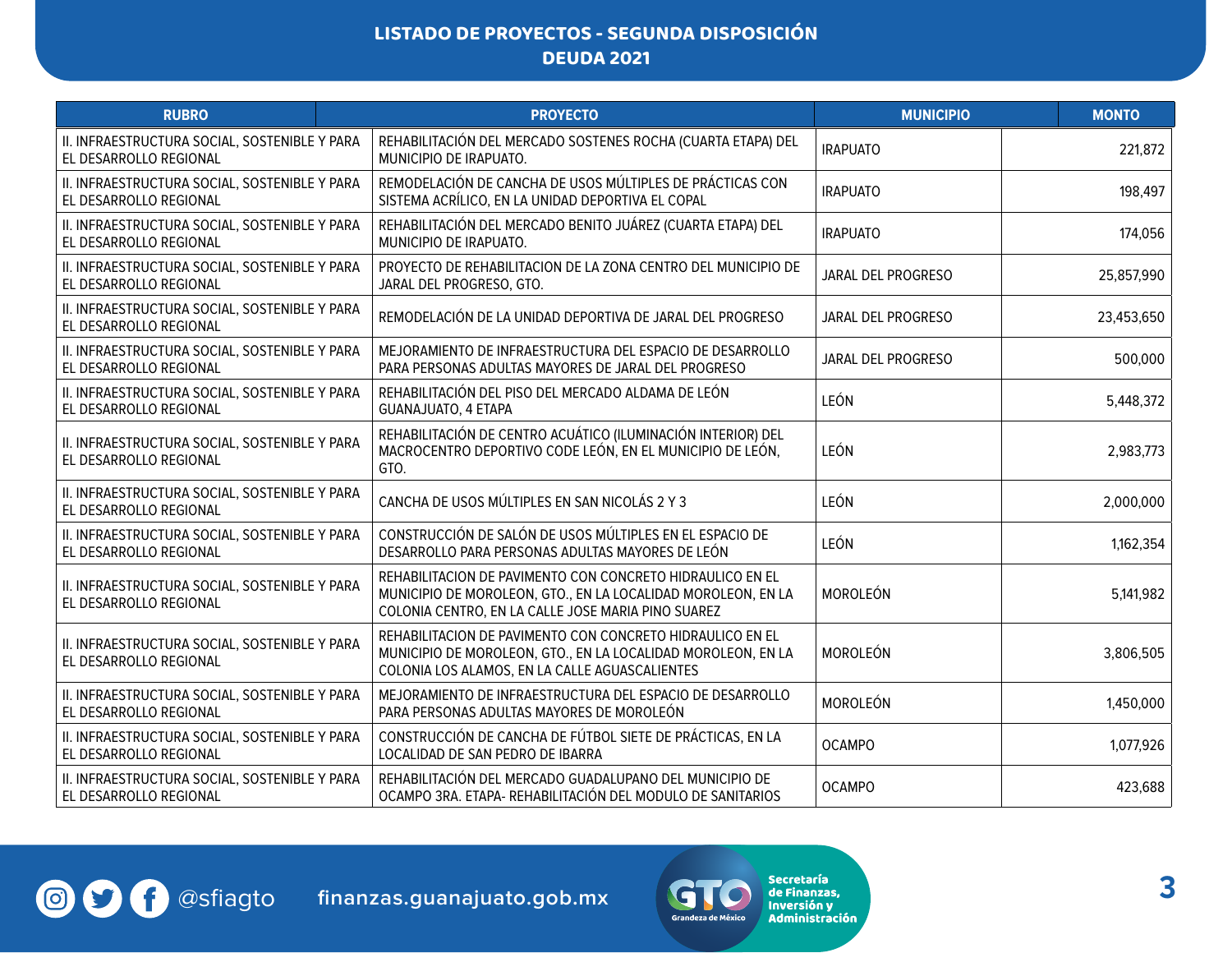| <b>RUBRO</b>                                                            | <b>PROYECTO</b>                                                                                                                                                             | <b>MUNICIPIO</b>         | <b>MONTO</b> |
|-------------------------------------------------------------------------|-----------------------------------------------------------------------------------------------------------------------------------------------------------------------------|--------------------------|--------------|
| II. INFRAESTRUCTURA SOCIAL, SOSTENIBLE Y PARA<br>EL DESARROLLO REGIONAL | CONSTRUCCIÓN DE TECHADO DE CANCHA DE USOS MÚLTIPLES DE<br>PRÁCTICAS, CON RECUBRIMIENTO ACRÍLICO EN LA UNIDAD DEPORTIVA<br><b>SUR</b>                                        | PÉNJAMO                  | 1,079,800    |
| II. INFRAESTRUCTURA SOCIAL, SOSTENIBLE Y PARA<br>EL DESARROLLO REGIONAL | MODERNIZACION DEL BLVD. HERMENEGILDO BUSTOS                                                                                                                                 | PURÍSIMA DEL RINCÓN      | 14,100,000   |
| II. INFRAESTRUCTURA SOCIAL, SOSTENIBLE Y PARA<br>EL DESARROLLO REGIONAL | CONSTRUCCION DE CALLE CON CONCRETO EN EL MUNICIPIO DE<br>PURISIMA DEL RINCON, GTO., EN LA LOCALIDAD PURISIMA DE BUSTOS,<br>EN LA COLONIA CENTRO, EN LA CALLE FCO. I. MADERO | PURÍSIMA DEL RINCÓN      | 5,872,608    |
| II. INFRAESTRUCTURA SOCIAL, SOSTENIBLE Y PARA<br>EL DESARROLLO REGIONAL | CONSTRUCCION DE CALLE CON CONCRETO EN EL MUNICIPIO DE<br>PURISIMA DEL RINCON, GTO., EN LA LOCALIDAD MONTE GRANDE, EN LA<br><b>CALLE SAN MARCOS</b>                          | PURÍSIMA DEL RINCÓN      | 3,947,282    |
| II. INFRAESTRUCTURA SOCIAL, SOSTENIBLE Y PARA<br>EL DESARROLLO REGIONAL | CONSTRUCCION DE CALLE CON CONCRETO EN EL MUNICIPIO DE<br>PURISIMA DEL RINCON, GTO., EN LA LOCALIDAD SAN BERNARDO, EN LA<br><b>CALLE ABEDUL</b>                              | PURÍSIMA DEL RINCÓN      | 2,610,114    |
| II. INFRAESTRUCTURA SOCIAL, SOSTENIBLE Y PARA<br>EL DESARROLLO REGIONAL | CONSTRUCCION DE CALLE CON CONCRETO EN EL MUNICIPIO DE<br>PURISIMA DEL RINCON, GTO., EN LA LOCALIDAD DOLORES, EN LA CALLE<br><b>PRINCIPAL</b>                                | PURÍSIMA DEL RINCÓN      | 1,832,752    |
| II. INFRAESTRUCTURA SOCIAL, SOSTENIBLE Y PARA<br>EL DESARROLLO REGIONAL | CONSTRUCCION DE CALLE CON CONCRETO EN EL MUNICIPIO DE<br>PURISIMA DEL RINCON, GTO., EN LA LOCALIDAD LOS PINOS, EN LA CALLE<br>AVENIDA DEL VALLE                             | PURÍSIMA DEL RINCÓN      | 1,574,175    |
| II. INFRAESTRUCTURA SOCIAL, SOSTENIBLE Y PARA<br>EL DESARROLLO REGIONAL | CONSTRUCCIÓN DE BARDA Y ENMALLADO PERIMETRAL, EN LA UNIDAD<br>DEPORTIVA DE LA LOCALIDAD DE CAÑADA DE NEGROS                                                                 | PURÍSIMA DEL RINCÓN      | 726,099      |
| II. INFRAESTRUCTURA SOCIAL, SOSTENIBLE Y PARA<br>EL DESARROLLO REGIONAL | CONSTRUCCIÓN DE MÓDULO DE BAÑOS PARA CANCHA DE CACHIBOL<br>DEL ESPACIO DE DESARROLLO PARA PERSONAS ADULTAS MAYORES DE<br>ROMITA.                                            | <b>ROMITA</b>            | 682,001      |
| II. INFRAESTRUCTURA SOCIAL, SOSTENIBLE Y PARA<br>EL DESARROLLO REGIONAL | EMPASTADO, SISTEMA DE RIEGO Y COLOCACIÓN DE CONCHA DE BATEO<br>EN EL HOME PLATE EN CAMPO DE BÉISBOL DE PRÁCTICAS EN LA UNIDAD<br><b>DEPORTIVA SUR</b>                       | SALVATIERRA              | 846,982      |
| II. INFRAESTRUCTURA SOCIAL, SOSTENIBLE Y PARA<br>EL DESARROLLO REGIONAL | MEJORAMIENTO DE INFRAESTRUCTURA DEL ESPACIO DE DESARROLLO<br>PARA PERSONAS ADULTAS MAYORES DE SALVATIERRA                                                                   | SALVATIERRA              | 800,000      |
| II. INFRAESTRUCTURA SOCIAL, SOSTENIBLE Y PARA<br>EL DESARROLLO REGIONAL | CONSTRUCCIÓN DE TECHADOS PARA CANCHAS DE USOS MÚLTIPLES<br>DE PRÁCTICAS NÚM. 3 Y NÚM. 4 EN UNIDAD DEPORTIVA J. JESÚS<br>RODRÍGUEZ BARBA                                     | SAN FRANCISCO DEL RINCÓN | 1,290,116    |
| II. INFRAESTRUCTURA SOCIAL, SOSTENIBLE Y PARA<br>EL DESARROLLO REGIONAL | MEJORAMIENTO DE INFRAESTRUCTURA DEL ESPACIO DE DESARROLLO<br>PARA PERSONAS ADULTAS MAYORES DE SAN MIGUEL DE ALLENDE                                                         | SAN MIGUEL DE ALLENDE    | 201,082      |

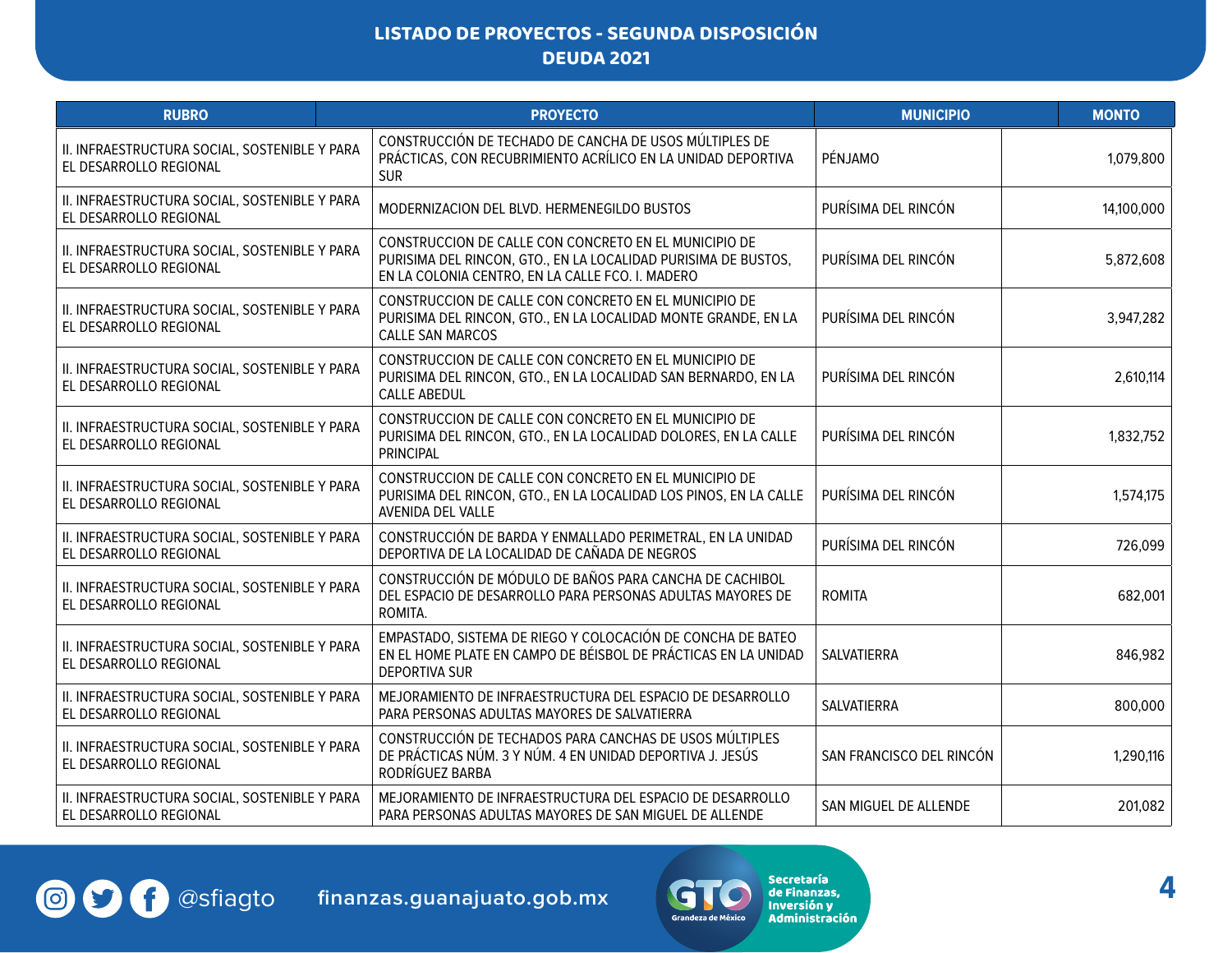| <b>RUBRO</b>                                                            | <b>PROYECTO</b>                                                                                                                                                       | <b>MUNICIPIO</b>                        | <b>MONTO</b> |
|-------------------------------------------------------------------------|-----------------------------------------------------------------------------------------------------------------------------------------------------------------------|-----------------------------------------|--------------|
| II. INFRAESTRUCTURA SOCIAL, SOSTENIBLE Y PARA<br>EL DESARROLLO REGIONAL | CONSTRUCCIÓN DE GRADAS, VESTIDORES Y BAÑOS PARA LA CANCHA DE<br>FÚTBOL RÁPIDO, EN LA UNIDAD DEPORTIVA MUNICIPAL (2DA. ETAPA)                                          | SANTA CATARINA                          | 890,561      |
| II. INFRAESTRUCTURA SOCIAL, SOSTENIBLE Y PARA<br>EL DESARROLLO REGIONAL | REHABILITACION INTEGRAL DE LA CALLE PIPILA, ENTRE LA CALLE IGNACIO<br>ALLENDE Y CALLE NICOLAS BRAVO                                                                   | SANTA CRUZ DE JUVENTINO<br><b>ROSAS</b> | 4,496,367    |
| II. INFRAESTRUCTURA SOCIAL, SOSTENIBLE Y PARA<br>EL DESARROLLO REGIONAL | REHABILITACION INTEGRAL DE LA CALLE ALVARO OBREGON, ENTRE LA<br>CALLE MADERO Y CALLE PINO SUAREZ                                                                      | SANTA CRUZ DE JUVENTINO<br><b>ROSAS</b> | 3,060,201    |
| II. INFRAESTRUCTURA SOCIAL, SOSTENIBLE Y PARA<br>EL DESARROLLO REGIONAL | MEJORAMIENTO DE INFRAESTRUCTURA DEL ESPACIO DE DESARROLLO<br>PARA PERSONAS ADULTAS MAYORES DE TARIMORO                                                                | <b>TARIMORO</b>                         | 541,903      |
| II. INFRAESTRUCTURA SOCIAL, SOSTENIBLE Y PARA<br>EL DESARROLLO REGIONAL | REHABILITACION DE CALLE CON CONCRETO EN EL MUNICIPIO DE<br>URIANGATO, GTO., EN LA LOCALIDAD URIANGATO, EN LA COLONIA<br>CENTRO, EN LA CALLE JUAREZ                    | <b>URIANGATO</b>                        | 8,685,043    |
| II. INFRAESTRUCTURA SOCIAL, SOSTENIBLE Y PARA<br>EL DESARROLLO REGIONAL | REHABILITACIÓN DE ÁREA PARA JUEGOS INFANTILES Y OBRAS<br>COMPLEMENTARIAS EN LA UNIDAD DEPORTIVA 1                                                                     | <b>URIANGATO</b>                        | 1,000,000    |
| II. INFRAESTRUCTURA SOCIAL, SOSTENIBLE Y PARA<br>EL DESARROLLO REGIONAL | CONSTRUCCION DE CALLE CON EMPEDRADO, EN EL MUNICIPIO DE VALLE<br>DE SANTIAGO, GTO., EN LA LOCALIDAD CERRO COLORADO, EN LA CALLE<br>ADOLFO LOPEZ MATEOS                | <b>VALLE DE SANTIAGO</b>                | 5,586,782    |
| II. INFRAESTRUCTURA SOCIAL, SOSTENIBLE Y PARA<br>EL DESARROLLO REGIONAL | CONSTRUCCION DE PAVIMENTO CON CONCRETO, EN EL MUNICIPIO DE<br>VALLE DE SANTIAGO, GTO., EN LA LOCALIDAD SANTA BARBARA, EN LA<br><b>CALLE GUERRERO</b>                  | <b>VALLE DE SANTIAGO</b>                | 4,308,462    |
| II. INFRAESTRUCTURA SOCIAL, SOSTENIBLE Y PARA<br>EL DESARROLLO REGIONAL | CONSTRUCCION DE CALLE CON CONCRETO, EN EL MUNICIPIO DE VALLE<br>DE SANTIAGO, GTO., EN LA LOCALIDAD VALLE DE SANTIAGO, EN LA<br>COLONIA MALPAIS, EN LA CALLE MANDARINA | <b>VALLE DE SANTIAGO</b>                | 4,299,059    |
| II. INFRAESTRUCTURA SOCIAL, SOSTENIBLE Y PARA<br>EL DESARROLLO REGIONAL | CONSTRUCCION DE CALLE CON EMPEDRADO EN EL MUNICIPIO DE<br>VALLE DE SANTIAGO, GTO., EN LA LOCALIDAD QUIRICEO, EN LA CALLE DE<br>ACCESO.                                | <b>VALLE DE SANTIAGO</b>                | 2,757,996    |
| II. INFRAESTRUCTURA SOCIAL, SOSTENIBLE Y PARA<br>EL DESARROLLO REGIONAL | REHABILITACIÓN DEL MERCADO HIDALGO EN VALLE DE SANTIAGO 4TA.<br>ETAPA.                                                                                                | VALLE DE SANTIAGO                       | 2,496,020    |
| II. INFRAESTRUCTURA SOCIAL, SOSTENIBLE Y PARA<br>EL DESARROLLO REGIONAL | CONSTRUCCION DE CALLE CON PIEDRA, EN EL MUNICIPIO DE VALLE DE<br>SANTIAGO, GTO., EN LA LOCALIDAD COPALES, EN CALLE DE ACCESO DEL<br>KINDER A LA IGLESIA               | <b>VALLE DE SANTIAGO</b>                | 1,570,381    |
| II. INFRAESTRUCTURA SOCIAL, SOSTENIBLE Y PARA<br>EL DESARROLLO REGIONAL | MEJORAMIENTO DE INFRAESTRUCTURA DEL ESPACIO DE DESARROLLO<br>PARA PERSONAS ADULTAS MAYORES DE VALLE DE SANTIAGO                                                       | VALLE DE SANTIAGO                       | 549,439      |
| II. INFRAESTRUCTURA SOCIAL, SOSTENIBLE Y PARA<br>EL DESARROLLO REGIONAL | CONSTRUCCIÓN DE MERCADO EN CABECERA MUNICIPAL, VICTORIA GTO.                                                                                                          | <b>VIXTORIA</b>                         | 26,225,300   |

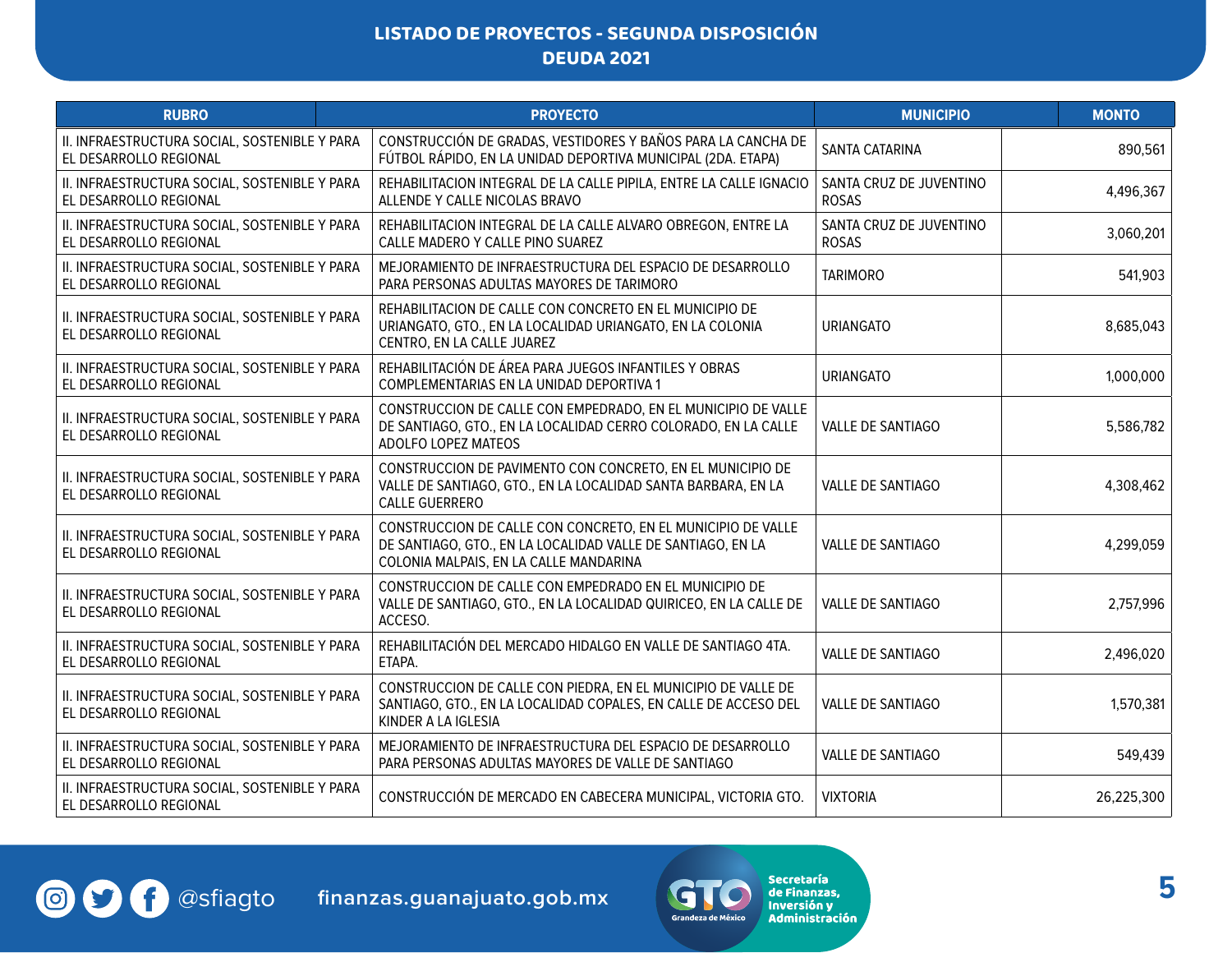| <b>RUBRO</b>                                                              | <b>PROYECTO</b>                                                                                                                                                                                             | <b>MUNICIPIO</b>   | <b>MONTO</b> |
|---------------------------------------------------------------------------|-------------------------------------------------------------------------------------------------------------------------------------------------------------------------------------------------------------|--------------------|--------------|
| II. INFRAESTRUCTURA SOCIAL, SOSTENIBLE Y PARA<br>EL DESARROLLO REGIONAL   | MEJORAMIENTO DE INFRAESTRUCTURA DEL ESPACIO DE DESARROLLO<br>PARA PERSONAS ADULTAS MAYORES DE XICHU                                                                                                         | <b>XICHÚ</b>       | 130,000      |
| II. INFRAESTRUCTURA SOCIAL, SOSTENIBLE Y PARA<br>EL DESARROLLO REGIONAL   | CONSTRUCCION DE PAVIMENTO A BASE DE CONCRETO HIDRAULICO DE<br>LA CALLE MORELOS, SEGUNDA ETAPA                                                                                                               | YURIRIA            | 3,000,000    |
| III. PROGRAMA DE INFRAESTRUCTURA DE<br>CONECTIVIDAD TERRESTRE Y MOVILIDAD | PAVIMENTACIÓN DE LA CALLE JUAN DE LA BARRERA TRAMO: AV.<br>REVOLUCIÓN A CALLE 24 DE FEBRERO Y CALLE 24 DE FEBRERO TRAMO:<br>JUAN DE LA BARRERA A LUCIO BLANCO, EN APASEO EL ALTO                            | APASEO EL ALTO     | 12,982,835   |
| III. PROGRAMA DE INFRAESTRUCTURA DE<br>CONECTIVIDAD TERRESTRE Y MOVILIDAD | PAVIMENTACIÓN DE LA CALLE IGNACIO ALLENDE TRAMO: IGNACIO<br>ZARAGOZA A ADOLFO LÓPEZ MATEOS, EN APASEO EL ALTO                                                                                               | APASEO EL ALTO     | 11,750,000   |
| III. PROGRAMA DE INFRAESTRUCTURA DE<br>CONECTIVIDAD TERRESTRE Y MOVILIDAD | PAVIMENTACIÓN DE LA CALLE ADOLFO LÓPEZ MATEOS, EN APASEO EL<br><b>ALTO</b>                                                                                                                                  | APASEO EL ALTO     | 8,149,568    |
| III. PROGRAMA DE INFRAESTRUCTURA DE<br>CONECTIVIDAD TERRESTRE Y MOVILIDAD | REHABILITACIÓN DEL ACCESO ORIENTE DE CORONEO                                                                                                                                                                | CORONEO            | 4,628,194    |
| III. PROGRAMA DE INFRAESTRUCTURA DE<br>CONECTIVIDAD TERRESTRE Y MOVILIDAD | CONSTRUCCIÓN DE LA PROLONGACIÓN DE LA AVENIDA INSURGENTES EN<br>CORTAZAR                                                                                                                                    | CORTAZAR           | 115,000,000  |
| III. PROGRAMA DE INFRAESTRUCTURA DE<br>CONECTIVIDAD TERRESTRE Y MOVILIDAD | CONSTRUCCIÓN DE CAMINO AL COLORADO SEGUNDA ETAPA, DOLORES<br>H CIN                                                                                                                                          | DOLORES HIDALGO    | 32,000,000   |
| III. PROGRAMA DE INFRAESTRUCTURA DE<br>CONECTIVIDAD TERRESTRE Y MOVILIDAD | CAMINO RURAL EC 45- EL ZANGARRO                                                                                                                                                                             | <b>GUANAJUATO</b>  | 8,819,378    |
| III. PROGRAMA DE INFRAESTRUCTURA DE<br>CONECTIVIDAD TERRESTRE Y MOVILIDAD | REHABILITACIÓN DE CAMINO RURAL CULIACÁN (3RA ETAPA) EN JARAL<br><b>DEL PROGRESO</b>                                                                                                                         | JARAL DEL PROGRESO | 9,990,261    |
| III. PROGRAMA DE INFRAESTRUCTURA DE<br>CONECTIVIDAD TERRESTRE Y MOVILIDAD | CONSTRUCCIÓN DE PASO VEHICULAR (ALCANTARILLA SOBRE CANAL<br>PRIMER PADRÓN) EN LA CARRETERA ESTATAL JARAL DEL PROGRESO -<br>VALLE DE SANTIAGO EN EL KM 1+500 EN EL MUNICIPIO DE JARAL DEL<br><b>PROGRESO</b> | JARAL DEL PROGRESO | 3,459,804    |
| III. PROGRAMA DE INFRAESTRUCTURA DE<br>CONECTIVIDAD TERRESTRE Y MOVILIDAD | MODERNIZACIÓN DEL MALECON DEL RÍO, PRIMERA ETAPA EN LEÓN                                                                                                                                                    | LEÓN               | 122,723,668  |
| III. PROGRAMA DE INFRAESTRUCTURA DE<br>CONECTIVIDAD TERRESTRE Y MOVILIDAD | PAVIMENTACIÓN BLVD. SIGLO XXI ETAPA 1 (CONSTRUCCIÓN DE PUENTE<br>VEHICULAR EN LA INTERSECCIÓN DE BLVD. SIGLO XXI CON BLVD. SAN<br>NICOLÁS), EN LEÓN                                                         | LEÓN               | 43,412,316   |
| III. PROGRAMA DE INFRAESTRUCTURA DE<br>CONECTIVIDAD TERRESTRE Y MOVILIDAD | REHABILITACIÓN DE LA CARRETERA RAMAL A IBARRA EN OCAMPO                                                                                                                                                     | <b>OCAMPO</b>      | 2,865,311    |
| III. PROGRAMA DE INFRAESTRUCTURA DE<br>CONECTIVIDAD TERRESTRE Y MOVILIDAD | PAVIMENTACIÓN CALLE JUSTO GARCÍA, EN SANTA ROSA DE RIVAS,<br><b>ROMITA</b>                                                                                                                                  | <b>ROMITA</b>      | 11,995,551   |

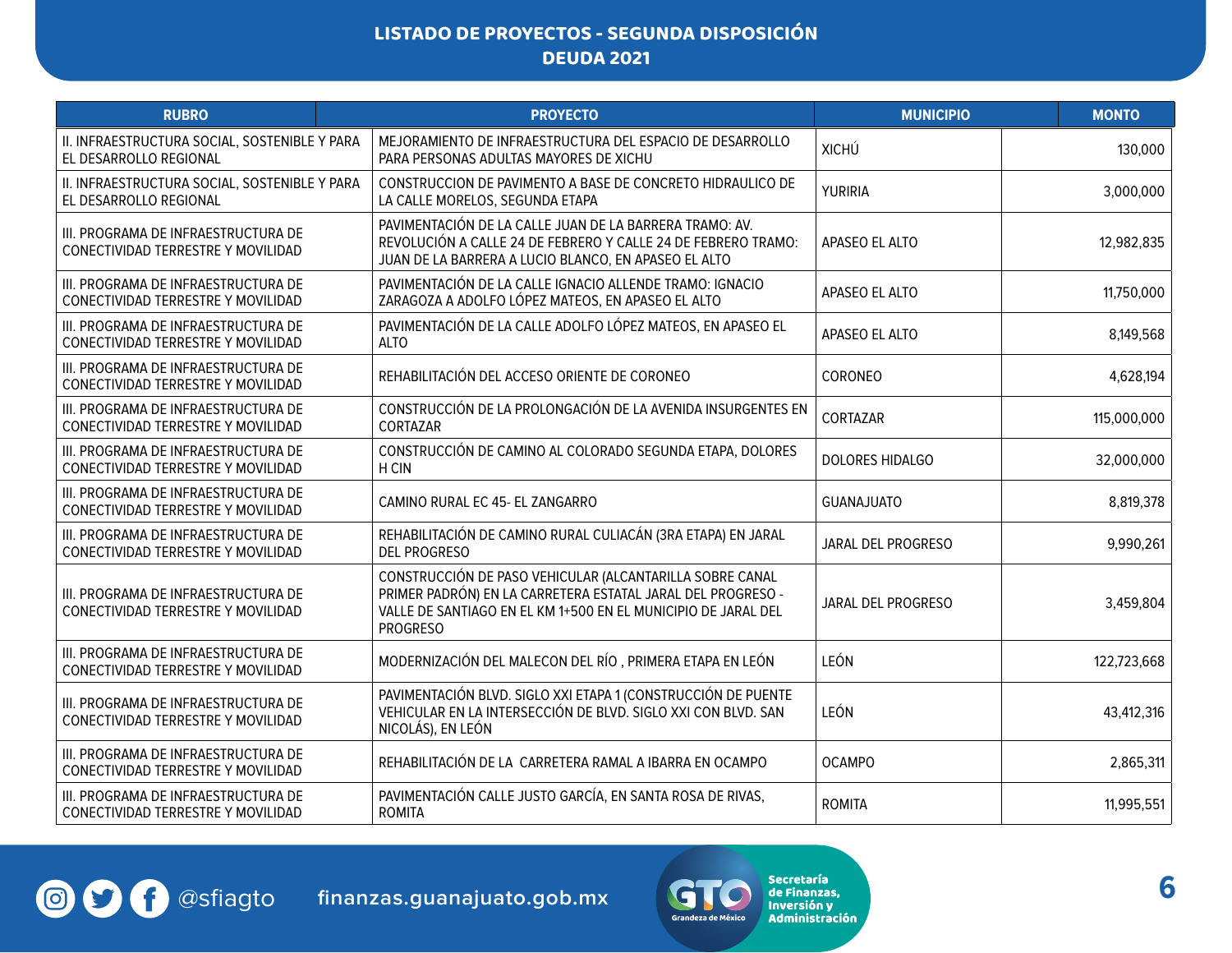| <b>RUBRO</b>                                                              | <b>PROYECTO</b>                                                                                                                                                          | <b>MUNICIPIO</b>         | <b>MONTO</b> |
|---------------------------------------------------------------------------|--------------------------------------------------------------------------------------------------------------------------------------------------------------------------|--------------------------|--------------|
| III. PROGRAMA DE INFRAESTRUCTURA DE<br>CONECTIVIDAD TERRESTRE Y MOVILIDAD | REHABILITACIÓN DE LA CARRETERA RAMAL A NUEVO JESÚS DEL MONTE<br>EN SAN FRANCISCO DEL RINCÓN                                                                              | SAN FRANCISCO DEL RINCÓN | 7,392,763    |
| III. PROGRAMA DE INFRAESTRUCTURA DE<br>CONECTIVIDAD TERRESTRE Y MOVILIDAD | REHABILITACIÓN DE LA CARRETERA RAMAL A MEDRANOS EN SILAO                                                                                                                 | <b>SILAO</b>             | 3,955,803    |
| III. PROGRAMA DE INFRAESTRUCTURA DE<br>CONECTIVIDAD TERRESTRE Y MOVILIDAD | REHABILITACION DE CAMINO EN VALLE DE SANTIAGO, GTO; AMPLIACION<br>LAS ESTACAS (FUERTE APACHE), A LA CARRETERA CHARCO DE PANTOJA<br>-SAN FRANCISCO JAVIER (PRIMERA ETAPA) | VALLE DE SANTIAGO        | 2,639,824    |
| III. PROGRAMA DE INFRAESTRUCTURA DE<br>CONECTIVIDAD TERRESTRE Y MOVILIDAD | REHABILITACION DE CAMINO EN VALLE DE SANTIAGO, GTO; SAN VICENTE<br>DE GARMA A LA CARRETERA VALLE DE SANTIAGO -SALAMANCA                                                  | <b>VALLE DE SANTIAGO</b> | 1,408,335    |
| III. PROGRAMA DE INFRAESTRUCTURA DE<br>CONECTIVIDAD TERRESTRE Y MOVILIDAD | CONSTRUCCIÓN DEL CAMINO LA NORIA - LAS PALOMAS, PRIMERA ETAPA<br>EN XICHÚ                                                                                                | <b>XICHÚ</b>             | 26,802,581   |
| III. PROGRAMA DE INFRAESTRUCTURA DE<br>CONECTIVIDAD TERRESTRE Y MOVILIDAD | REHABILITACIÓN DE LA CARRETERA RAMAL A EL TIMBINAL, SEGUNDA<br>ETAPA EN YURIRIA                                                                                          | YURIRIA                  | 3,417,573    |
| IV. FORTALECIMIENTO DEL SISTEMA DE SALUD<br>PÚBLICA                       | EQUIPAMIENTO PARA LA AMPLIACIÓN Y REMODELACIÓN DEL HOSPITAL<br>COMUNITARIO CORTAZAR (SECCIONES DE TOCOLOGÍA, CIRUGÍA Y<br><b>URGENCIAS)</b>                              | CORTAZAR                 | 7,186,250    |
| IV. FORTALECIMIENTO DEL SISTEMA DE SALUD<br>PÚBLICA                       | CONSTRUCCIÓN DE TORRE DE CONSULTORIOS DE ESPECIALIDADES<br>MÉDICAS PARA EL HOSPITAL GENERAL IRAPUATO                                                                     | <b>IRAPUATO</b>          | 116,359,538  |
| IV. FORTALECIMIENTO DEL SISTEMA DE SALUD<br>PÚBLICA                       | EQUIPAMIENTO PARA LA TORRE DE CONSULTORIOS DE ESPECIALIDADES<br>MÉDICAS PARA EL HOSPITAL GENERAL IRAPUATO.                                                               | <b>IRAPUATO</b>          | 27,500,000   |
| IV. FORTALECIMIENTO DEL SISTEMA DE SALUD<br>PÚBLICA                       | SUSTITUCIÓN DE UMAPS LOS CASTILLOS EN EL MUNICIPIO DE LEÓN                                                                                                               | LEÓN                     | 16,075,528   |
| IV. FORTALECIMIENTO DEL SISTEMA DE SALUD<br>PÚBLICA                       | AMPLIACION DEL HEM INFANTIL LEÓN (SECCIONES DE TERAPIA<br>INTENSIVA, OBSTETRICIA Y CUNEROS) EQUIPAMIENTO.                                                                | LEÓN                     | 6,164,395    |
| IV. FORTALECIMIENTO DEL SISTEMA DE SALUD<br>PÚBLICA                       | EQUIPAMIENTO PARA LA SUSTITUCIÓN DE UMAPS LOS CASTILLOS EN EL<br>MUNICIPIO DE LEÓN                                                                                       | LEÓN                     | 1,745,045    |
| IV. FORTALECIMIENTO DEL SISTEMA DE SALUD<br>PÚBLICA                       | EQUIPAMIENTO PARA LA REMODELACIÓN DE LA SECCIÓN DE TOCO-<br>CIRUGÍA DEL HOSPITAL COMUNITARIO ROMITA                                                                      | <b>ROMITA</b>            | 4,981,110    |
| IV. FORTALECIMIENTO DEL SISTEMA DE SALUD<br>PÚBLICA                       | EQUIPAMIENTO PARA LA SUSTITUCIÓN DE LA UNIDAD MÉDICA DE<br>ATENCIÓN PRIMARIA A LA SALUD (UMAPS) VALTIERRA                                                                | SALAMANCA                | 998,981      |
| IV. FORTALECIMIENTO DEL SISTEMA DE SALUD<br>PÚBLICA                       | EQUIPAMIENTO PARA LA AMPLIACIÓN Y REMODELACIÓN DEL HOSPITAL<br>GENERAL DE URIANGATO (SECCIONES URGENCIAS, TOCO-CIRUGÍA,<br>TERAPIA INTENSIVA ADULTOS Y UCIN)             | <b>URIANGATO</b>         | 28,378,149   |

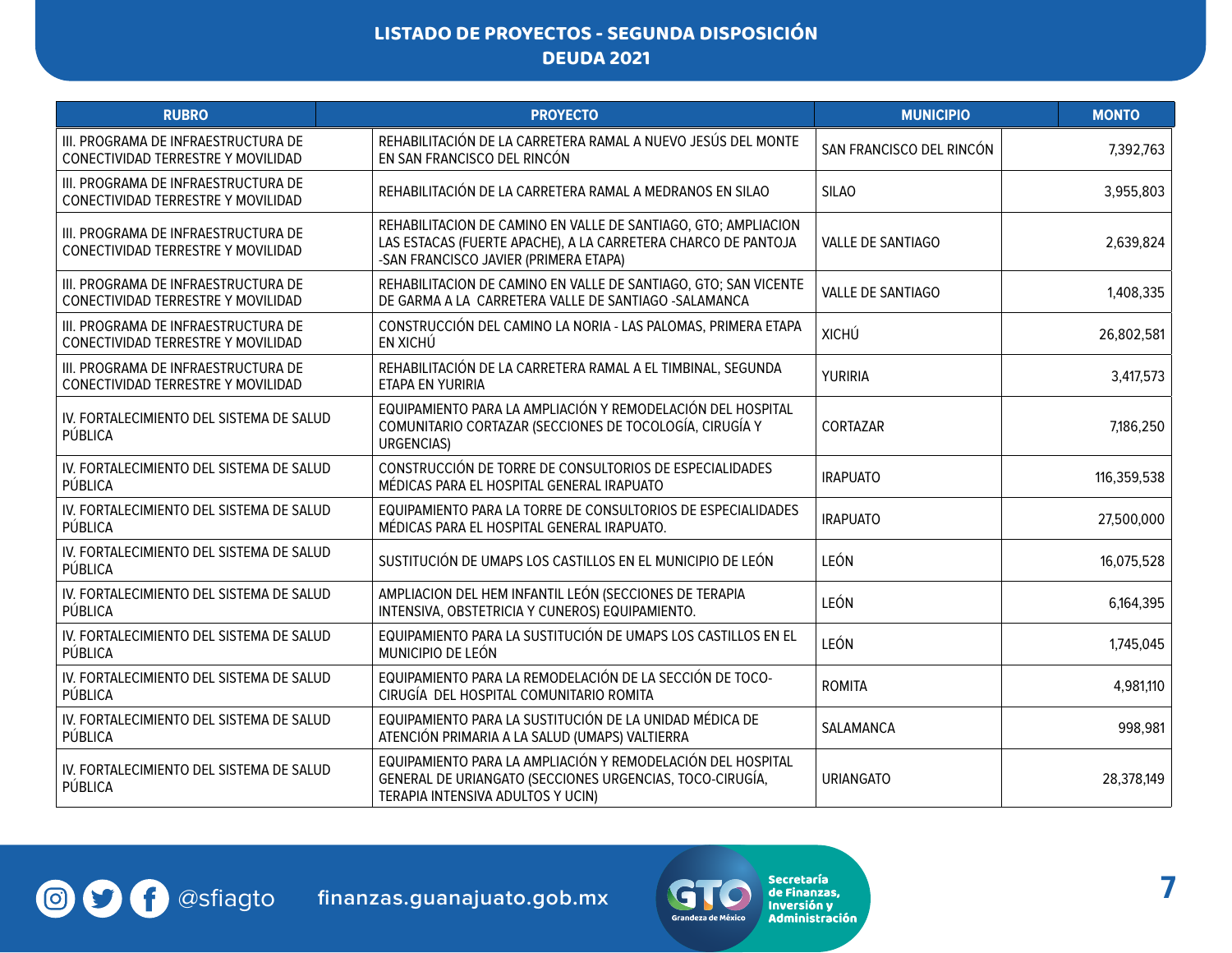| <b>RUBRO</b>                                                                                                 | <b>PROYECTO</b>                                                                                                                                                                      | <b>MUNICIPIO</b>         | <b>MONTO</b> |
|--------------------------------------------------------------------------------------------------------------|--------------------------------------------------------------------------------------------------------------------------------------------------------------------------------------|--------------------------|--------------|
| IV. FORTALECIMIENTO DEL SISTEMA DE SALUD<br>PÚBLICA                                                          | SUSTITUCIÓN DEL CENTRO DE SALUD DE XICHÚ                                                                                                                                             | <b>XICHÚ</b>             | 66,000,000   |
| IV. FORTALECIMIENTO DEL SISTEMA DE SALUD<br>PÚBLICA                                                          | EQUIPAMIENTO PARA LA SUSTITUCIÓN DEL CENTRO DE SALUD DE XICHÚ                                                                                                                        | <b>XICHÚ</b>             | 22,464,487   |
| IV. FORTALECIMIENTO DEL SISTEMA DE SALUD<br>PÚBLICA                                                          | EQUIPAMIENTO PARA LA SUSTITUCIÓN DEL CENTRO DE SALUD DE XICHÚ                                                                                                                        | <b>XICHÚ</b>             | 22,464,487   |
| V. FORTALECIMIENTO DEL SISTEMA DE SEGURIDAD<br>PÚBLICA, PROCURACIÓN DE JUSTICIA Y CERTEZA<br><b>JURÍDICA</b> | PRIMERA ETAPA DE CONSTRUCCIÓN DE TORRES DE VIGILANCIA DEL<br>INSTITUTO DE FORMACIÓN PROFESIONAL EN SEGURIDAD PÚBLICA                                                                 | <b>CELAYA</b>            | 16,000,000   |
| V. FORTALECIMIENTO DEL SISTEMA DE SEGURIDAD<br>PÚBLICA, PROCURACIÓN DE JUSTICIA Y CERTEZA<br><b>JURÍDICA</b> | CONSTRUCCIÓN DE UN STAND DE TIRO EN LA BASE DE OPERACIONES DE<br>LEÓN, (2DA. ETAPA Y TERMINACIÓN)                                                                                    | LEÓN                     | 24,541,899   |
| V. FORTALECIMIENTO DEL SISTEMA DE SEGURIDAD<br>PÚBLICA, PROCURACIÓN DE JUSTICIA Y CERTEZA<br><b>JURÍDICA</b> | ADQUISICIÓN Y PUESTA A PUNTO DE INHIBIDOR DE SEÑAL EN CERESO<br>LEÓN                                                                                                                 | LEÓN                     | 16,900,000   |
| V. FORTALECIMIENTO DEL SISTEMA DE SEGURIDAD<br>PÚBLICA, PROCURACIÓN DE JUSTICIA Y CERTEZA<br><b>JURÍDICA</b> | CONSTRUCCIÓN DE LA CLÍNICA DE DESINTOXICACIÓN Y REHABILITACIÓN<br>PARA ADOLESCENTES EN CONFLICTO CON LA LEY EN DGRSA SEGUNDA<br><b>ETAPA</b>                                         | LEÓN                     | 8,967,787    |
| V. FORTALECIMIENTO DEL SISTEMA DE SEGURIDAD<br>PÚBLICA, PROCURACIÓN DE JUSTICIA Y CERTEZA<br><b>JURÍDICA</b> | DOTACIÓN DE EQUIPO DE COMUNICACIÓN PARA EL COMBATE Y<br>PREVENCIÓN DEL DELITO Y EL FORTALECIMIENTO DEL CENTRO DE<br>INTERNACIÓN PARA ADOLESCENTES LEÓN                               | LEÓN                     | 1,016,400    |
| V. FORTALECIMIENTO DEL SISTEMA DE SEGURIDAD<br>PÚBLICA, PROCURACIÓN DE JUSTICIA Y CERTEZA<br><b>JURÍDICA</b> | CONSTRUCCIÓN DE BARDA PERIMETRAL, CERESO VALLE DE SANTIAGO                                                                                                                           | <b>VALLE DE SANTIAGO</b> | 32,890,625   |
| V. FORTALECIMIENTO DEL SISTEMA DE SEGURIDAD<br>PÚBLICA, PROCURACIÓN DE JUSTICIA Y CERTEZA<br><b>JURÍDICA</b> | DOTACIÓN DE VEHÍCULOS, MOTOCICLETAS Y EQUIPO DE COMUNICACIÓN<br>PARA EL COMBATE Y PREVENCIÓN DEL DELITO Y EL FORTALECIMIENTO<br>DE LAS INSTITUCIONES DE SEGURIDAD PÚBLICA MUNICIPAL. | <b>VARIOS MUNICIPIOS</b> | 128,989,045  |
| V. FORTALECIMIENTO DEL SISTEMA DE SEGURIDAD<br>PÚBLICA, PROCURACIÓN DE JUSTICIA Y CERTEZA<br><b>JURÍDICA</b> | ADQUISICIÓN Y PUESTA A PUNTO DE ADUANAS INTELIGENTES EN EL<br>CERESO SAN MIGUEL DE ALLENDE Y CERESO IRAPUATO                                                                         | <b>VARIOS MUNICIPIOS</b> | 27,787,500   |
| V. FORTALECIMIENTO DEL SISTEMA DE SEGURIDAD<br>PÚBLICA, PROCURACIÓN DE JUSTICIA Y CERTEZA<br><b>JURÍDICA</b> | EQUIPAMIENTO EN LA UNIDAD DE IDENTIFICACIÓN DE PERSONAS<br><b>FALLECIDAS</b>                                                                                                         | <b>VARIOS MUNICIPIOS</b> | 22,363,891   |